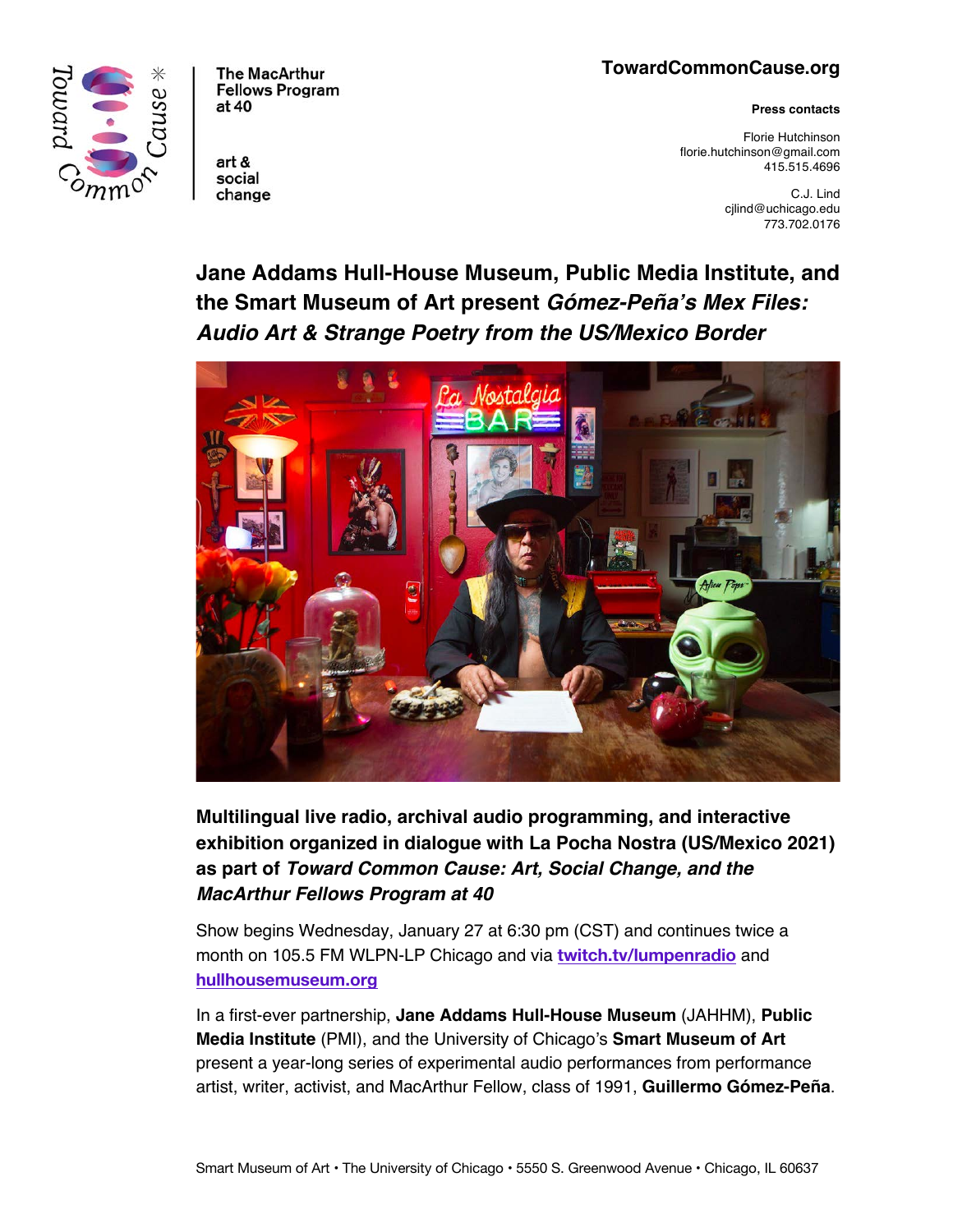The series is an initiative of *Toward Common Cause: Art, Social Change***,** *and the MacArthur Fellows Program at 40, a multi-venue exhibition and program series* organized by the Smart Museum to mark the 40th anniversary of the MacArthur Fellows program throughout 2021.

Beginning on Wednesday, January 27, 2021, at 6:30 pm (CST) the series *Gómez-Peña's Mex Files: Audio Art & Strange Poetry from the US/Mexico Border* (1985–2021) offers multilingual live radio and a selection of archival audio programs by the author addressing "the multiple pandemics of racism, sexism, xenophobia and neo-colonialism on steroids in the Trump Era."

Throughout his life, Gómez-Peña has worked in audio art and radio across multiple genres, from poetic journalism to Spanglish spoken word, and from radical storytelling to collaborations with musicians, poets and activists. This ongoing series will present samples of his previous work (1980–2015) and newly recorded material created in the last two years & during lock-down.

The twice monthly series will lead up to a new exhibition featuring Guillermo Gómez-Peña & La Pocha Nostra and their incisive challenges to the capital Art World, past and present, and to the current debates on cultural hegemony and white supremacy. The exhibition will run from September 9, 2021 to May 31, 2022 at Jane Addams Hull-House Museum, a dynamic historical site for democratic principles and cultural exchange.

"In 2020, public demonstrations amplified demands for monuments, memorials, and museums to reflect the histories and the lived experiences of marginalized communities. The public outcry demonstrated the connection between cultural representation and democratic participation that were central to the social reform efforts of Jane Addams and Hull-House Settlement over one hundred years ago," said **Ross Stanton Jordan**, interim director and curatorial manager, Jane Addams Hull-House Museum.

"Guillermo Gómez-Peña's work has long challenged the racism and structural inequities inherent to narratives of western art and modes of display perpetuated by museums and cultural institutions. His seminal performances, including *Couple in The Cage: Two Undiscovered Amerindians Visit the West* with Coco Fusco at Chicago's Field Museum in January of 1993, are landmarks in the history of performance art—but they are also reminders that despite three decades of challenges, institutional change remains elusive. We are thrilled to be working with Jane Addams Hull-House Museum and Public Media Institute to present Gómez-Peña's prescient archival recordings and new work at this pivotal cultural moment," added **Abigail Winograd**, MacArthur Fellows Program Fortieth Anniversary Exhibition Curator, Smart Museum of Art.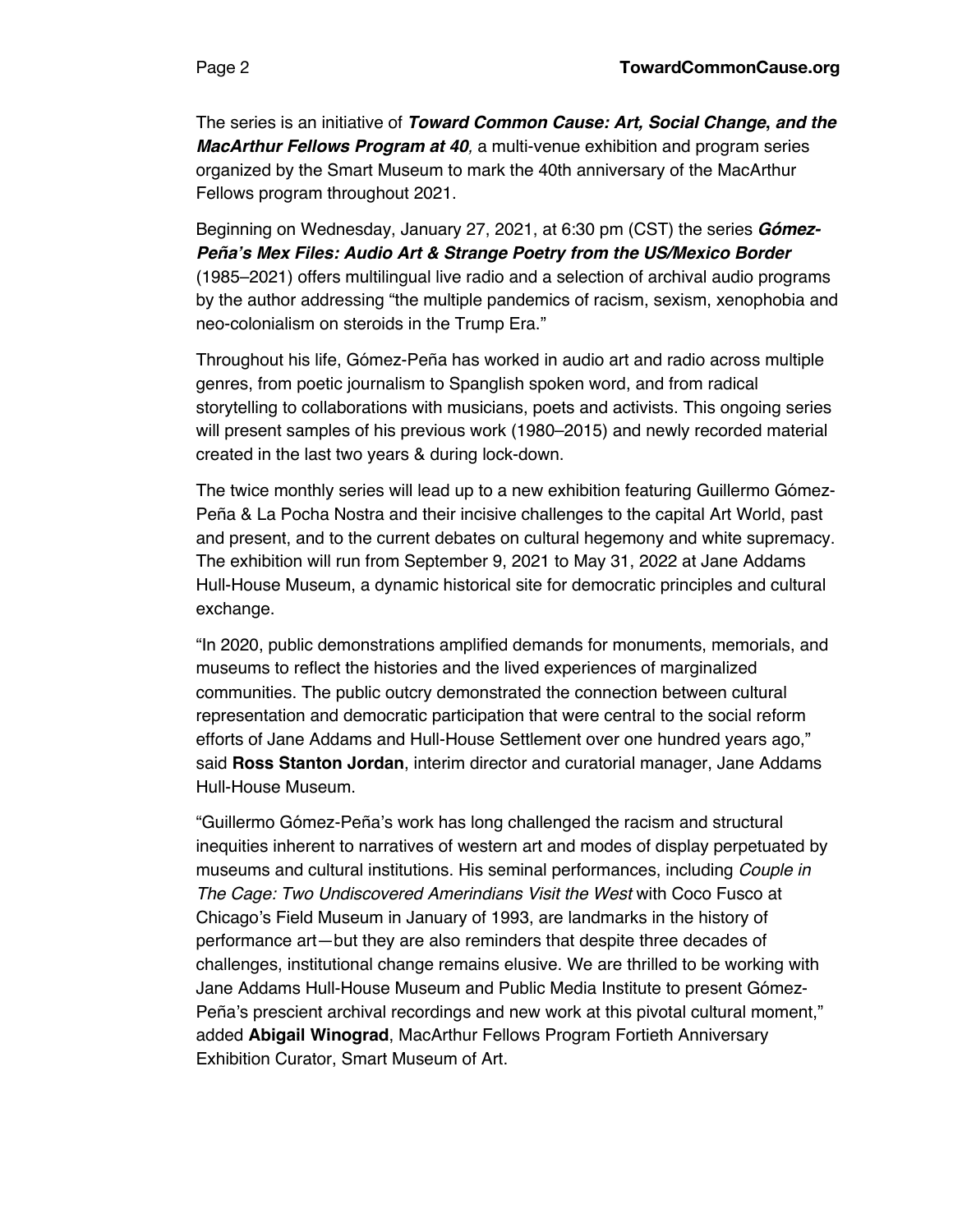#### **About the radio series**

Audiences can tune in to *Gómez-Peña's Mex Files* every other Wednesday at 6:30 pm (CST) at 105.5 FM WLPN-LP or stream on **twitch.tv/lumpenradio** and JAHHM's website at **hullhousemuseum.org**.

*Gómez-Peña's Mex Files* is highlighted by a live radio keynote *An Open Letter to the Museum of the Future* on **Wednesday, February 3, 7 pm CST**. Gómez-Peña has an obsession with rewriting and restaging so-called "Western Art History" while highlighting colonial legacies of systematic exclusion, demonization and fetishization of Brown, Black and indigenous bodies. This spoken word keynote challenges contemporary art museum practices and calls for an open discussion regarding radical restructuring from within.

Later in the radio series, Gómez-Peña will be joined by invited luminaries in the field who will offer their own responses to the Museum of the Future.

#### *Schedule*

January 27, 6:30 pm February 3, 7 pm—special live broadcast February 10, 6:30 pm February 17, 6:30 pm March 3, 6:30 pm

#### **About the exhibition**

Presented in conjunction with the 40th anniversary of the MacArthur Fellows Program and the 161st anniversary of Jane Addams' birth, the exhibition at JAHHM opens on September 9, 2021 and features new performances and experimental audio by Gómez-Peña. The exhibition will also present archival materials and videos from a number of collaborative Chicago-based performances including the iconic *The Year of the White Bear* and *Couple in The Cage: Two Undiscovered Amerindians Visit the West*, devised and performed with artist Coco Fusco, that travelled to Chicago's Field Museum in January 1993 in collaboration with the Mexican Fine Arts Center Museum (now the National Museum of Mexican Art). Gómez-Peña's insurgent performances challenge how museums represent so-called discovered people and take back the commons on behalf of outsider identities and marginalized communities.

JAHHM will present Hull-House social reformer's efforts, with their immigrant neighbors, to provide access to the arts and create a common museum. The Hull-House Settlement's first new building was the Butler Art Gallery, Chicago's first public art gallery. The location of the gallery, in the most disenfranchised and disinvested area of the city, was a testament that art should be accessible in communities of all kinds. In 1900, Hull-House co-founders Jane Addams and Ellen Gates Starr opened the Labor Museum. The experimental museum provided craft demonstrations in textiles, metals, woodwork, and bookbinding in an effort to reflect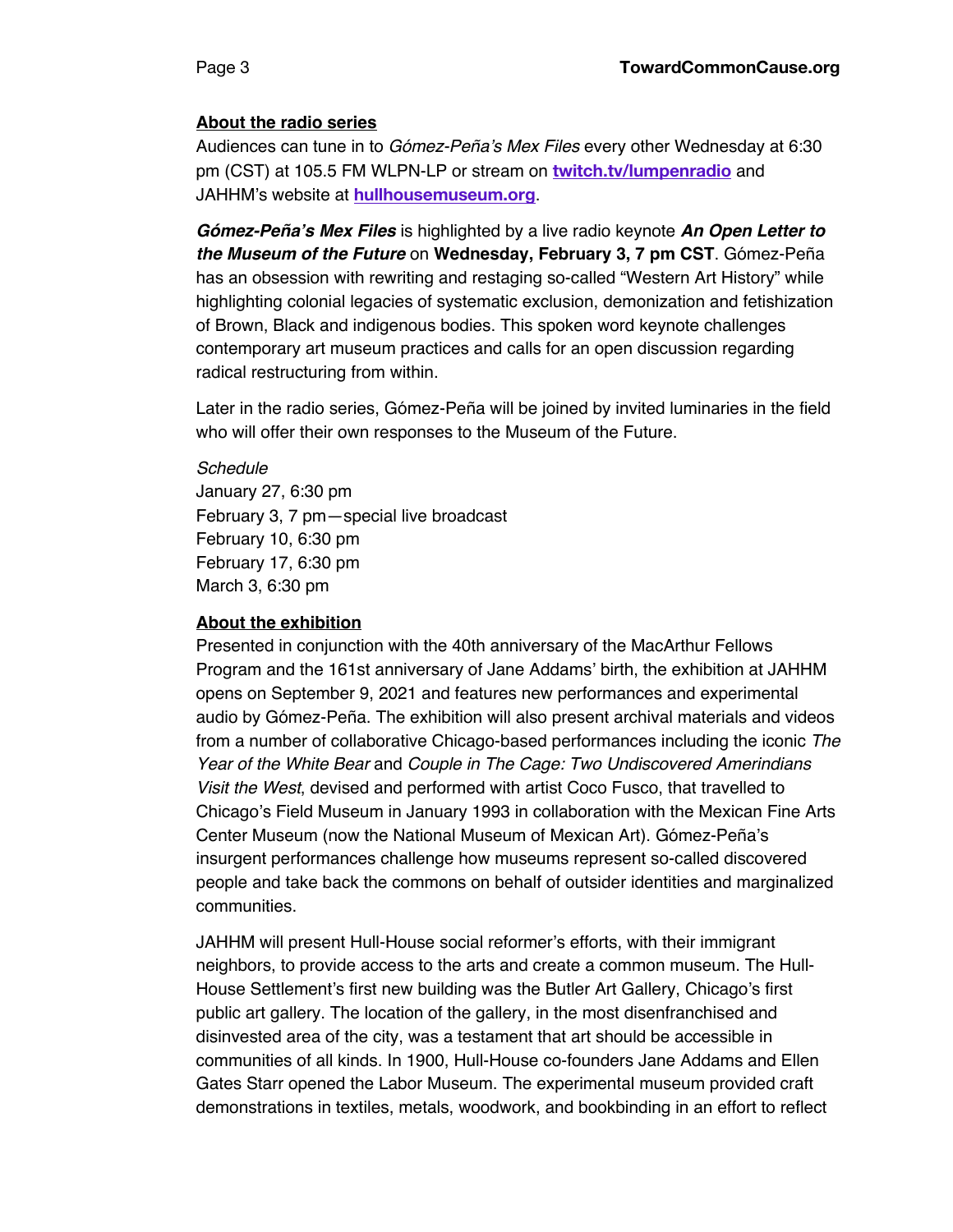the diverse cultural heritage present in the congested and disregarded immigrant community. The experimental museum used historical interpretation and cultural performances to break down barriers—within immigrant families, and between immigrants and their American neighbors—to present women's work and immigrant culture as valuable. The JAHHM exhibition will look back on these cross-cultural experiments in relation to present-day demands for structural change inside cultural institutions**.**

### **Partners**

**Guillermo Gómez-Peña** (Mexico City, 1968) is a performance artist, writer, activist, radical pedagogue and artistic director of the performance troupe La Pocha Nostra. Born in Mexico City, he moved to the US in 1978, and since 1995, his three homes have been San Francisco, Mexico City and the "road." His performance work and 21 books have contributed to the debates on cultural, generational, and gender diversity, border culture and North-South relations. Gómez-Peña art work has been presented at more than one thousand venues across the US, Canada, Latin America, Europe, Russia, South Africa and Australia. A MacArthur Fellow, USA Artists Fellow, and a Bessie, Guggenheim, and American Book Award winner, he is a regular contributor to newspapers and magazines in the US, Mexico, and Europe. Gómez-Peña is currently a Patron for the London-based Live Art Development Agency, and a Senior Fellow in the Hemispheric Institute of Performance and Politics. For Gómez-Peña's archive of performance visit **guillermogomezpena.com**.

**Public Media Institute** is a non-profit 501(c)3, community-based art & culture organization with a mission to create, incubate and sustain innovative and equitable cultural programming through the production and presentation of socially engaged projects, music and art performances, books and magazines, community aid platforms, festivals, radio and video broadcasting, and visual art exhibitions. For more information and streaming radio visit **www.publicmediainstitute.com**.

**Jane Addams Hull-House Museum** (JAHHM) is on the campus of University of Illinois at Chicago and part of the College of Architecture, Design, and the Arts. The Museum draws upon the legacy of international peace activist, suffragist, and feminist, Jane Addams, and other social reformers who lived and worked alongside their immigrant neighbors to create social change on the Near West Side of Chicago. The Museum is located in two of the original buildings: the Hull Home (a National Historic Landmark) and the Residents Dining Hall. The Museum connects the histories of the Hull-House Settlement to present-day social justice issues. Exhibitions and public programs highlight histories of activism, progressive education, and democratic principles of participation and exchange. Learn more at **hullhousemuseum.org**.